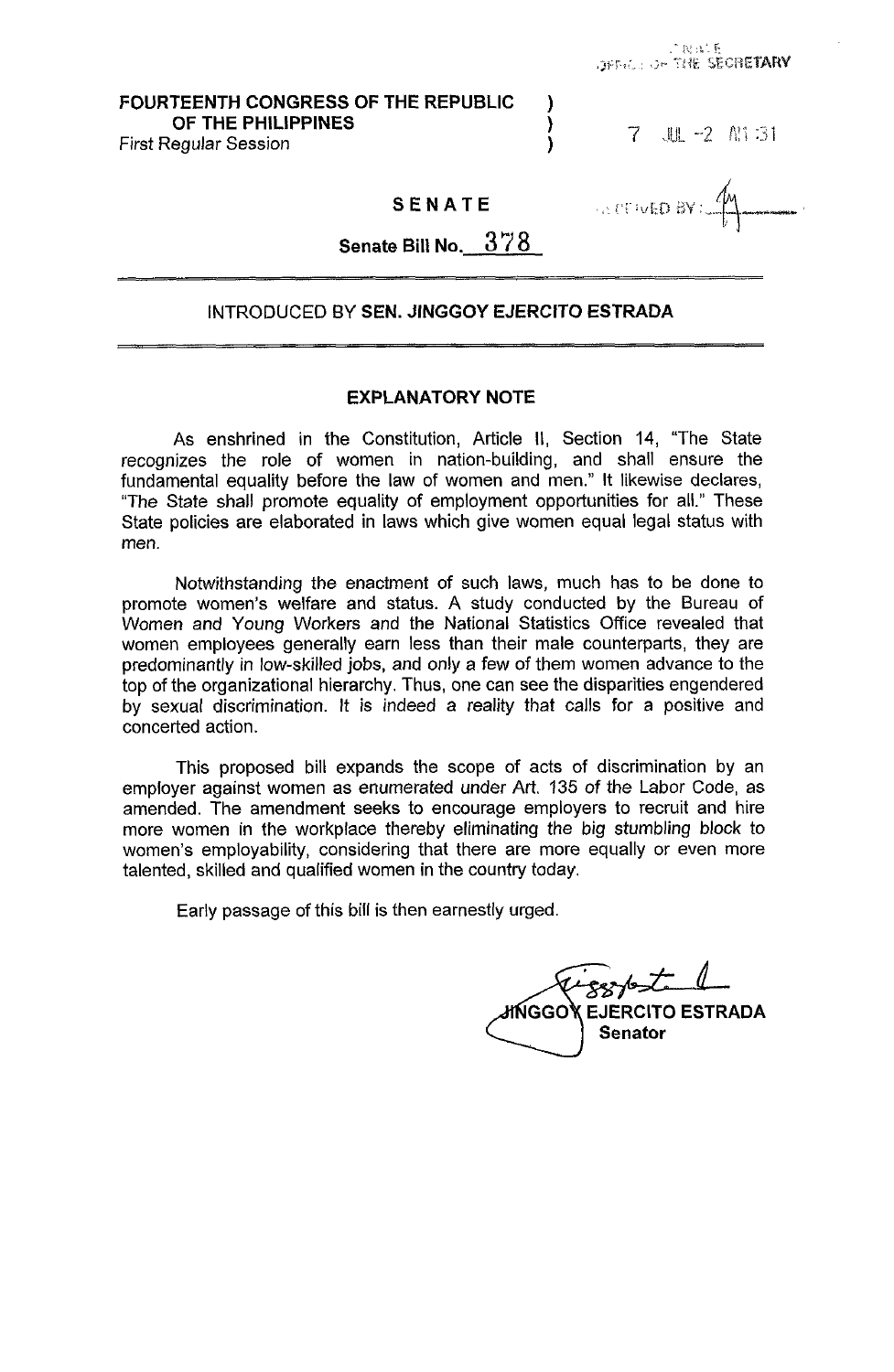**FOURTEENTH CONGRESS OF THE REPUBLIC** ) **OF THE PHILIPPINES 1** *7* J~L *-2* pi: ::i

**First Regular Session** 

**AFCENED BY:** 

ENATE<br>OFFICE OF THE SECRETARY

**SENATE** 

**Senate Bill No. 378** 

### INTRODUCED BY **SEN. JINGGOY EJERCITO ESTRADA**

### **AN ACT**

**AMENDING ARTICLES 135 AND 137 OF THE LABOR CODE (PD 442 AS AMENDED) SO AS TO EXPAND THE PROHIBITED ACTS OF DISCRIMINATION AGAINST WOMEN ON ACCOUNT OF SEX, AGE, ETHNIC ORIGIN OR BELIEFS** 

*Be it* enacted by the Senate and the House *of* Representatives in Congress assembled:

**SECTION 1.** Article 135 of the Labor Code is hereby amended to read as follows:

"Article 133. Discrimination prohibited. It shall be unlawful for any employer to discriminate against any woman employee with respect to terms and conditions of employment solely on account other sex.

"The following are acts of discriminatidn:

"(A) GIVING PREFERENCE TO MALE APPLICANT OVER A FEMALE APPLICANT IN THE HIRING PROCESS, WHETHER THROUGH NOTICES, ANNOUNCEMENTS OR ADVERTISEMENTS FOR EMPLOYMENT OR APPRENTICESHIP OR IN THE ACTUAL RECRUITMENT, HIRING OF EMPLOYMENT OF WORKERS WHERE THE PARTICULAR JOB CAN BE EQUALLY HANDLED BY A WOMAN;

 $[(a)]$  Payment of a lesser compensation, including wage, salary or other form of remuneration and fringe benefits, to a female employee as against a male employer, for equal value; [and] "(B)

Favoring a male employee over a female employee with respect to promotion, ASSIGNMENT, training opportunities, study and scholarship grants solely on the account of their sexes; "(C)

"(D) FAVORING A MALE EMPLOYEE OVER A FEMALE EMPLOYEE WITH RESPECT TO DISMISSAL OF PERSONNEL OR THE APPLICATION OF ANY RETRENCHMENT POLICY OF THE EMPLOYER SOLELY ON ACCOUNT OF THEIR SEXES;

**SEC. 2.** Article 137 of the Labor Code is hereby amended to read as follows:

"Art, 137. Prohibited acts. (a) It shall be unlawful for any employer: